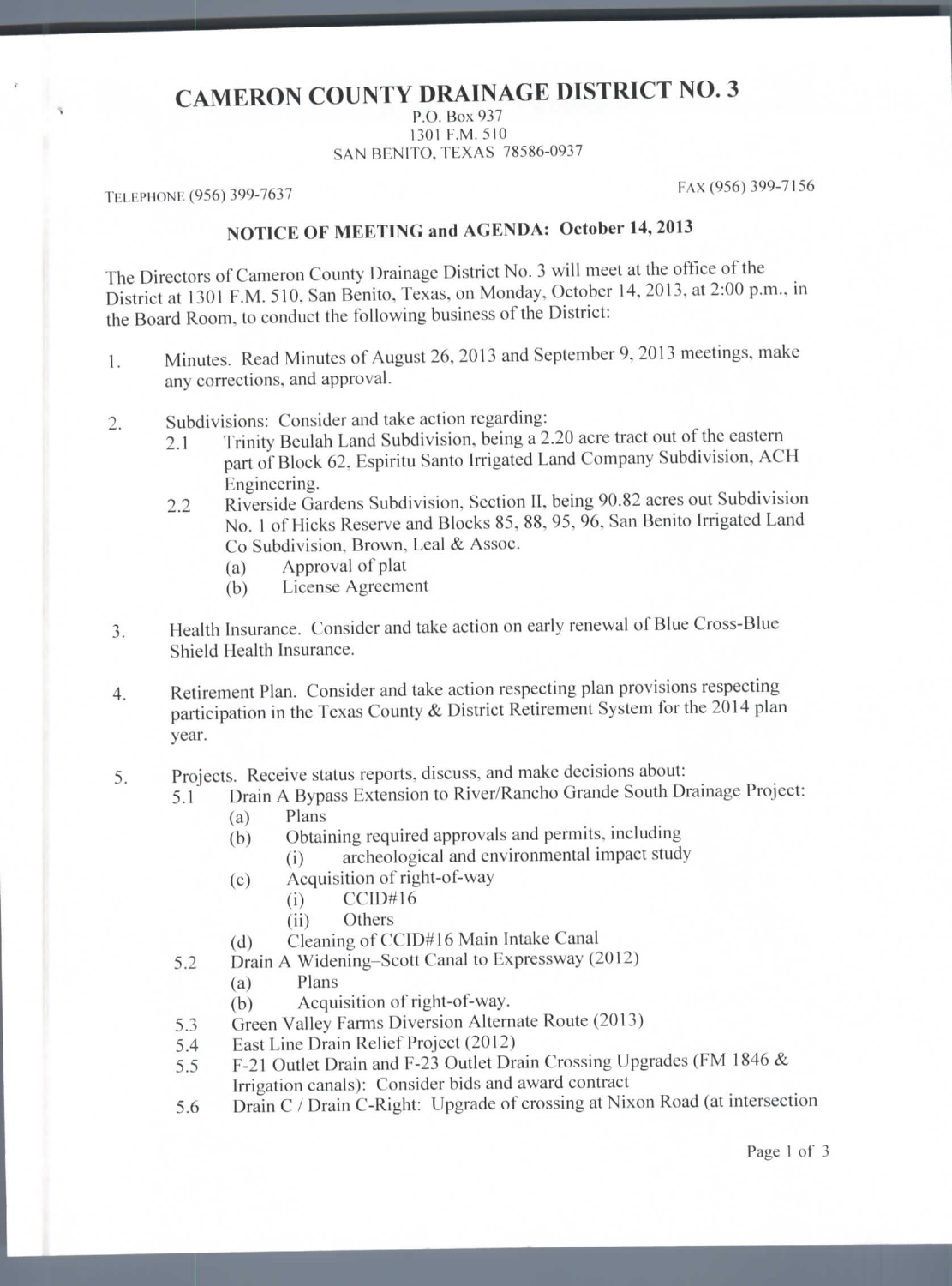- of Lines 7 and V)
- 5.7 Boundary Map
- 5.8 Receive reports on any other pending or proposed project
- Annexation: 6.
	- 6.1 Consider and take action on Petition of Michael F. Scaief, Elizabeth Scaief, Robert F. Mobley, and Mary Ann Mobley that the District annex 27.988 acres out of Shares 5, 6, and 7 of the Upper or Western One-Third of the San Pedro de Carricitos Grant
	- 6.2 Consider and take action on Petition of Cameron County Irrigation District No. 2 that the District annex acres out of Shares 5, 6, and 7, of the Upper or Western One-Third of the San Pedro de Carricitos Grant.
	- 6.3 Consider and lake action on Petition of Vista Holdings and RLM HC, Ltd. that the District annex Lots 81 and 82. Block 1, Resaca Santa Subdivision Phase IV.
	- 6.4 Report on annexation of 2.03 acres out of Partition Shares Five (5), Six (6). and Seven (7) in the partition of the Upper or Western One-Third of the San Pedro de Carricitos Grant,
- 7. Drains on Randall Crane property in Blocks 214 & 213, SBL&WCo.: Review survey and make decisions about right-of-way requirements
- 8. Uniforms. Consider bids and award contract for employee uniforms
- 9. Donations: Status report on Vista Holdings, LLC's Bean Lake donation being 8.484 acres, part in Block 241. SBL&WCo. and part in Block 140, ESlLCo.
- 10. Block 225, San Benito Land & Water Company Subdivision. Consider and take action on request of Marty Gonzales for quit claim deed.
- 11. License Agreements/Permils/lnterlocal Cooperation Contracts
	- 11.1 Drain A-11, Drain LI-1A, and La Paloma County Park Drain: License Agreement for road crossings with embedded utilities, down drains, electric transmission line crossings, and sewer force main in drain right-of-way, for Riverside Gardens Subdivision, Section II
	- 11.2 Brown Drain No. 5: Request of East Rio Hondo Water Supply Corp. for 30 inch diameter water line crossing
	- 11.3 Texas Gas Service. Request for license agreement respecting natural gas line.
	- 11.4 Drain B-4: VDC Subdivision, Block 11. SBL&WCo-Down Drain Permit
	- 11.5 Drain C / Drain C-Right: Request of CRB Partners. LLC License for temporary golf cart crossing in Cottonwood Creek area.
	- 11.6 License for Down Drain for benefit of West 26.19 acres of Block 12, Parker Tract (owner: Rick Moses)
	- 11.7 Drain E-l near intersection with Line 4-Cleofus Perkins: Request for Road Crossing
	- 11.8 Drain C/Drain C-Right: Down Drain Permit for Arbor Health Subdivision.
	- 11.9 Treasure Hills Relief Drain: Amendment of Permit for Utility Crossings for